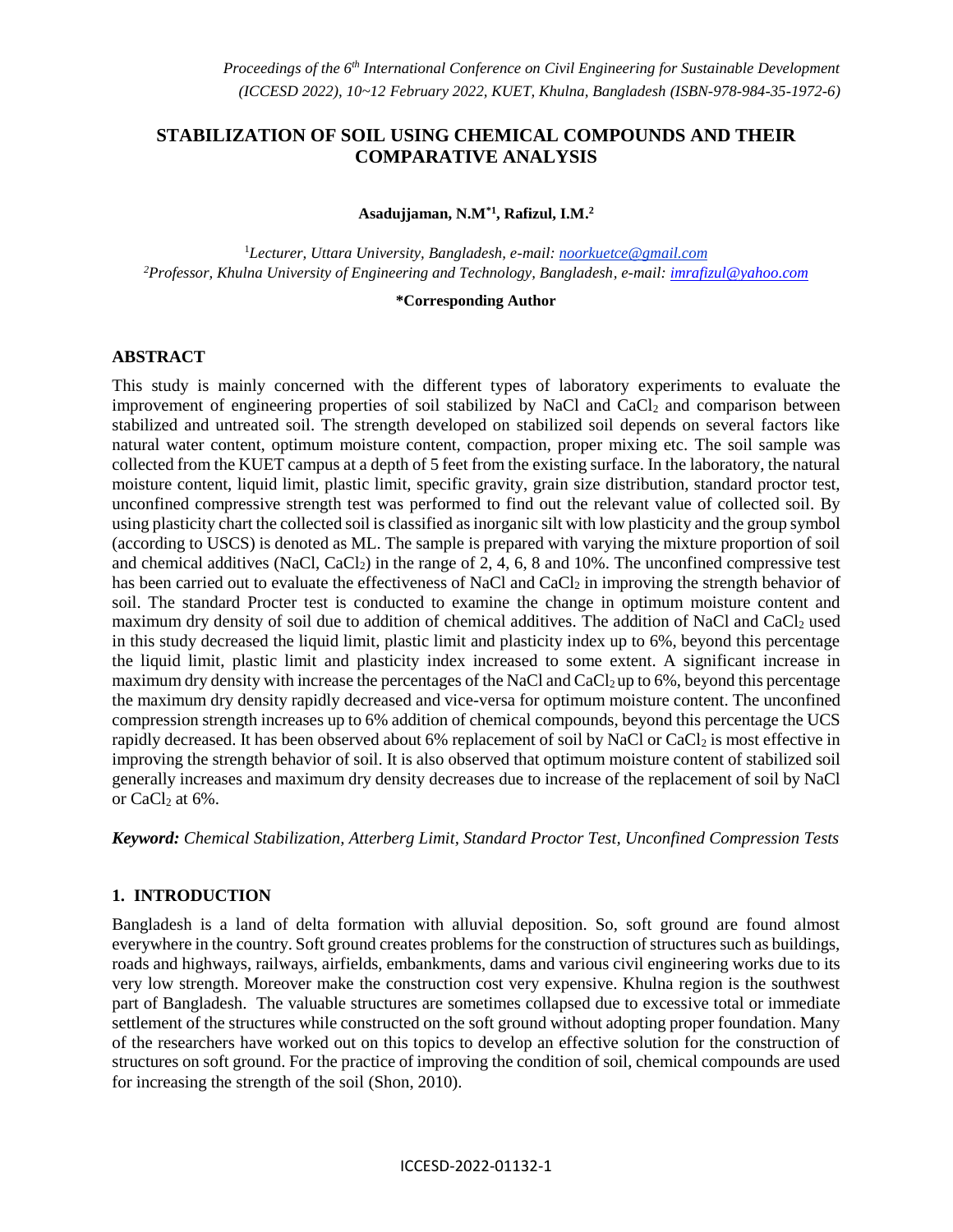### *6 th International Conference on Civil Engineering for Sustainable Development (ICCESD 2022), Bangladesh*

A difficult problem in civil engineering works exists when the sub-grade is found to be clay soil. Soils having high clay content have the tendency to swell when their moisture content is allowed to increase (Chen, 1981). Many research have been done on the subject of soil stabilization using various additives, the most common methods of soil stabilization of clay soils in pavement work are cement and lime stabilization. The high strengths obtained from cement and lime stabilization may not always be required, however, and there is justification for seeking cheaper additives which may be used to alter the soil properties (Nagaraj, 2014).

Soil stabilization refers to the procedure in which a special soil, a cementing material, or other chemical material is added to a natural soil to improve one or more of its properties. One may achieve stabilization by mechanically mixing the natural soil and stabilizing material together so as to achieve a homogeneous mixture or by adding stabilizing material to an undisturbed soil deposit and obtaining interaction by letting it permeate through soil voids (Perloff W. H., 1976). Where the soil and stabilizing agent are blended and worked together, the placement process usually includes compaction.

Soil stabilizing additives are used to improve the properties of less–desirable rood soils. When used these stabilizing agents can improve and maintain soil moisture content, increase soil particle cohesion and serve as cementing and waterproofing agents (Janathan Q. Addo, 2004).

The stabilization of soils with chemical compounds is a technique commonly used to improve soil properties (Afrin, 2017). This study is mainly concerned with different types of laboratory experiments to evaluate the improvement of engineering properties of soils using chemical compounds and compare between treated and untreated soil. In this study, NaCl and CaCl<sub>2</sub> will be used for improving engineering properties of soils. Chemical in the range of 2, 4, 6, 8, 10 and 12% will be mixed with soil samples and compared the engineering properties of stabilized soils.

This study describes an investigation into the effect of addition chemical compounds (NaCl, CaCl<sub>2</sub>) on the engineering properties of clay soil which was collected from the KUET campus. Chemical compounds like NaCl and CaCl<sub>2</sub> were selected because these chemicals are available in Khulna city and it is also a common component of salts.

# **2. METHODOLOGY**

### **2.1 Collection of soil sample and laboratory investigations**

The soil at a depth of 5 feet from the existing ground surface from KUET campus was collected. The physical and index properties of soil sample were measured through ASTM standards test methods are provided in Table 1.

| <b>Properties</b>                              | <b>Values</b>  |
|------------------------------------------------|----------------|
| Liquid limit, $LL$ $(\%)$                      | 34             |
| Plastic limit, PL (%)                          | 25             |
| Plasticity index, PI (%)                       | 8              |
| Specific gravity (Gs)                          | 2.72           |
| Sand: Silt: Clay (%)                           | 17.9:52.9:29.2 |
| Maximum dry density, MDD $(kN/m3)$             | 17.47          |
| Optimum moisture content, PMC (%)              | 15.61          |
| Unconfined compression strength, UCS $(kN/m2)$ | 65.79          |
| USCS                                           | ML             |

Table 1: Physical and index properties of soil used in this study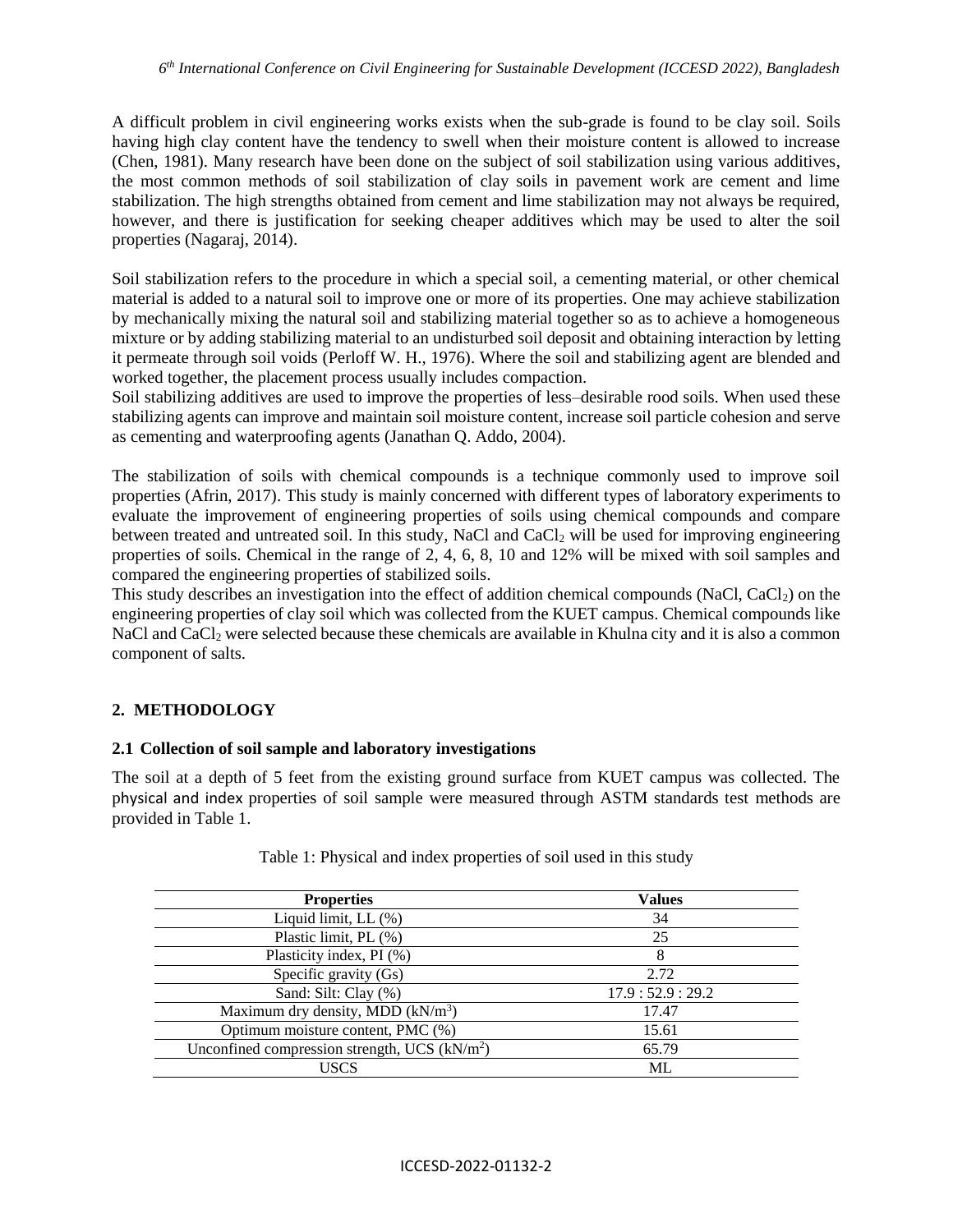The collected soil samples were dried into air and then crushed to make into dust manually. The soil was stored in covered place. The soil was allowed to dry in the oven for 24 hours before performing any test on it. The quantity of soil required for each test was taken from oven every time and allowed to cool at room temperature. Soil was sieved through #16 sieves.

# **2.2 Preparation of stabilized soils**

In this study, the chemicals like NaCl and CaCl<sub>2</sub> were used for improving engineering properties of untreated soils. Chemicals in the range of 2, 4, 6, 8 and 10% were mixed with untreated soil sample.

# **3. ILLUSTRATIONS**

The effect of chemicals on Atterberg limit, compaction properties and unconfined compressive strength (UCS) of stabilized soils have been analyzed. Comparison was also made for untreated and stabilized soil with chemicals used in this study and hence discussed in the following articles.

# **3.1 Effect of chemicals on Atterberg Limit**

In this study, stabilized soils were prepared with NaCl and CaCl<sub>2</sub> in the range of 2, 4, 6, 8 and 10 percentage of soil and the Atterberg limits in terms of LL, PL, PI of stabilized soils were measured. The variation of Atterberg limits with in relation to the changes of mixing proportions of chemicals is shown in figure 1.



Figure 1: Effect of (a) NaCl and (b) Cacl<sub>2</sub> on Atterberg limits of stabilized soils

It was observed that there is a significant decrease in LL, PL and PI with increase the percentages of the CaCl2 up to 6%, beyond this percentage the LL, PL and PI increased to some content. This is due to the decrease in the thickness of the diffused double layer as the salt content increased. The liquid limit, plastic limit and plasticity index decreased as the salts content increased. Similar results were reported by Venkatabor & Reach (Venkatabor Rad, 1977) this behavior is due to the decrease in the thickness of the diffused double layer as the salt content increased.

# **3.1.1 Comparison of plasticity index of stabilized soils with chemicals**

The comparison of PI of stabilized soils with both chemicals is shown in Figure 2. From Figure 2 it is clearly shown that PI decreased up to 6% addition of both chemical compounds. At 6% addition of the chemical compounds the value of PI for NaCl was found  $7.96\%$  and CaCl<sub>2</sub> was  $5.95\%$ . Then the values were increased for the addition of 8 and 10% of chemical compounds. Therefore, the stabilized soil with NaCl showed comparatively higher value of PI than stabilized soil with CaCl<sub>2</sub>.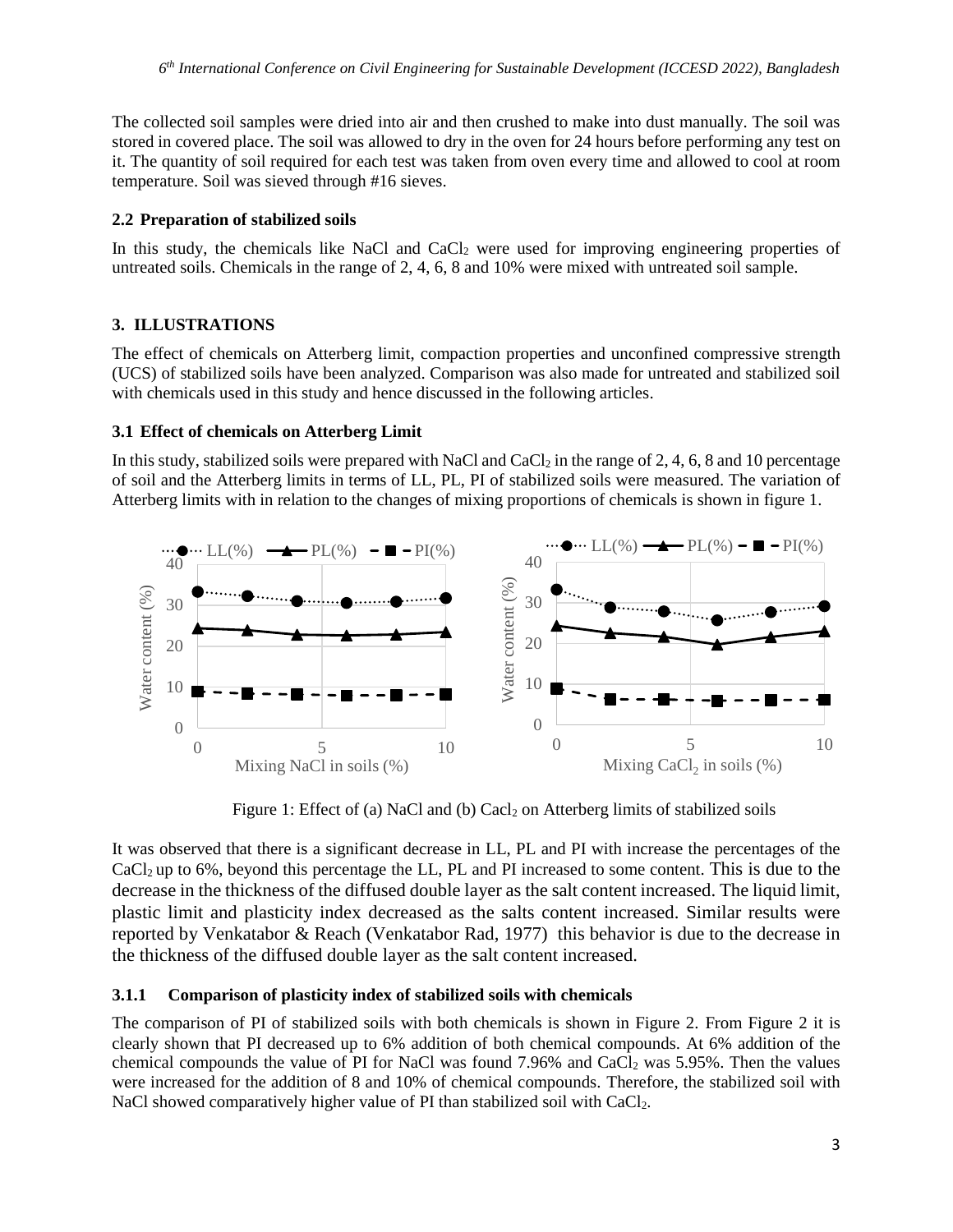

Figure 2: Comparison of PI of stabilized soils with chemical compounds.

#### **3.2 Effect of chemicals on compaction properties**

In this study, stabilized soils were prepared with NaCl and CaCl<sub>2</sub> as well as the compaction properties in terms of optimum moisture content and maximum dry density of stabilized soils were computed. The effect of NaCl and CaCl2 on the compaction properties is shown in Figure 3a and Figure 3b, respectively.



Figure 3: Effect of chemicals (a) NaCl and (b) Cacl<sub>2</sub> on compaction properties of stabilized soils It was observed that there was a significant increase in maximum dry density with increase the percentages of the CaCl2 up to 6%, beyond this percentage the maximum dry density rapidly decreased and vice-versa for optimum moisture content. Similar results were reported by Swarna et al. (Swetha, 2016) They attributed this behavior to the fact that at low moisture content the soil structure (before compaction) tends to change from edge-to-face type of flocculation to face-to-face flocculation (salt flocculation) with the increase in salt concentration (Lambe, 1958). Consequently under the influence of dynamic compaction, the clay particles become more oriented and the compacted dry unit weight increases with the increase in salt content. The decrease in the optimum moisture content as the salt content increased may be explained due to the higher the face-to-face flocculation the lower is the amount of water required for lubrication (T. ABOOD, 2007).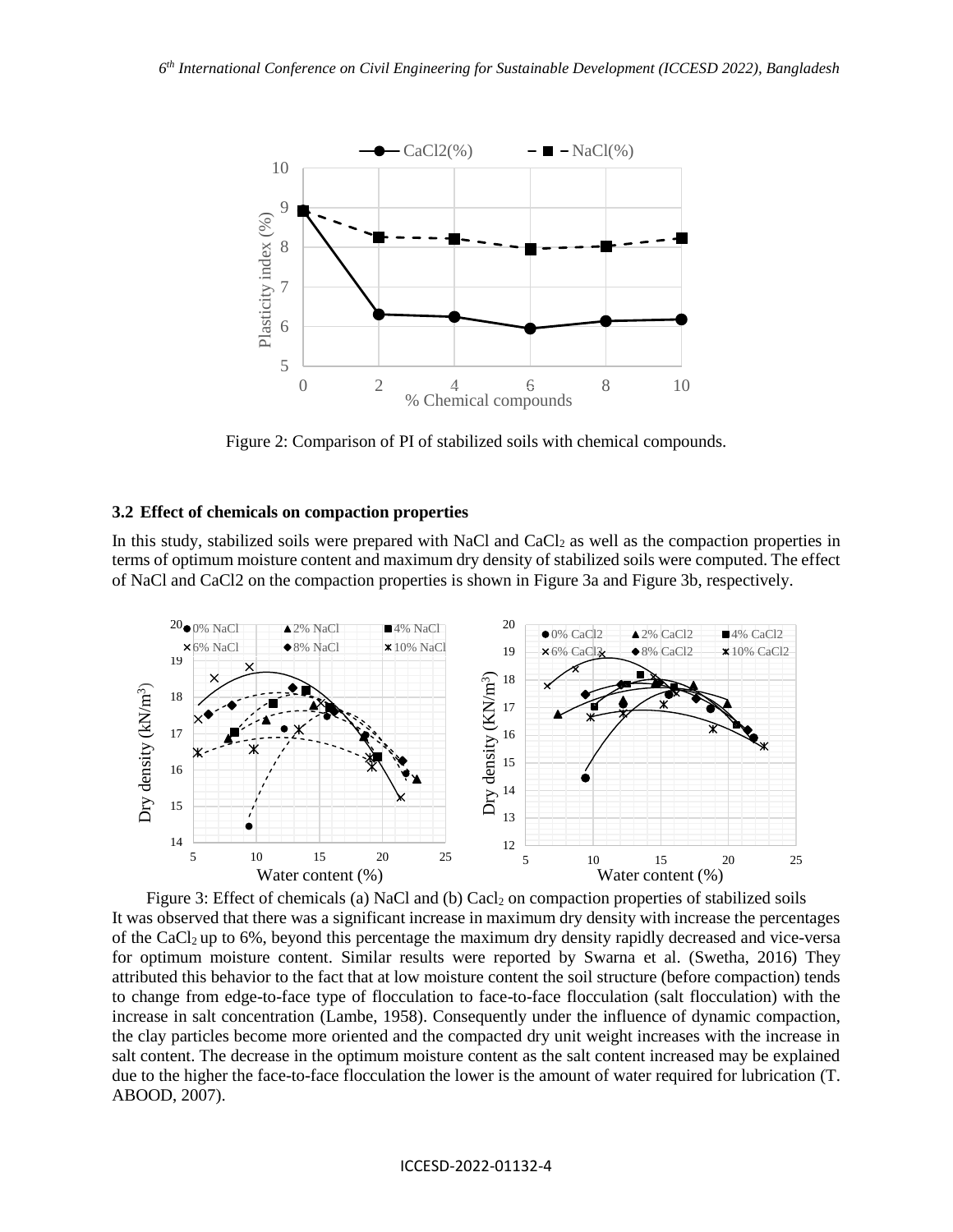### **3.2.1 Comparison of compaction properties of stabilized soils with chemicals**

The comparison between dry density and water content of stabilized soils with chemicals at 6% is shown in Figure 4. To compare the performance of these two chemicals at mixing proportion 6%, depicts stabilized soil with CaCl<sub>2</sub> showed the comparatively higher value of optimum moisture content than stabilized soil with NaCl and maximum density was found very close to each other. The strength may higher for 6% addition of NaCl into soil because of less optimum moisture content than 6% addition of CaCl<sub>2</sub>



Figure 4: Comparison of dry density and water content of stabilized soils with chemical compounds at 6%.

# **3.3 Variation of unconfined compression strength of soil stabilized with chemicals**



Figure 5: Effect of (a) NaCl and (b) Cacl<sub>2</sub> on unconfined compression strength of stabilized soils.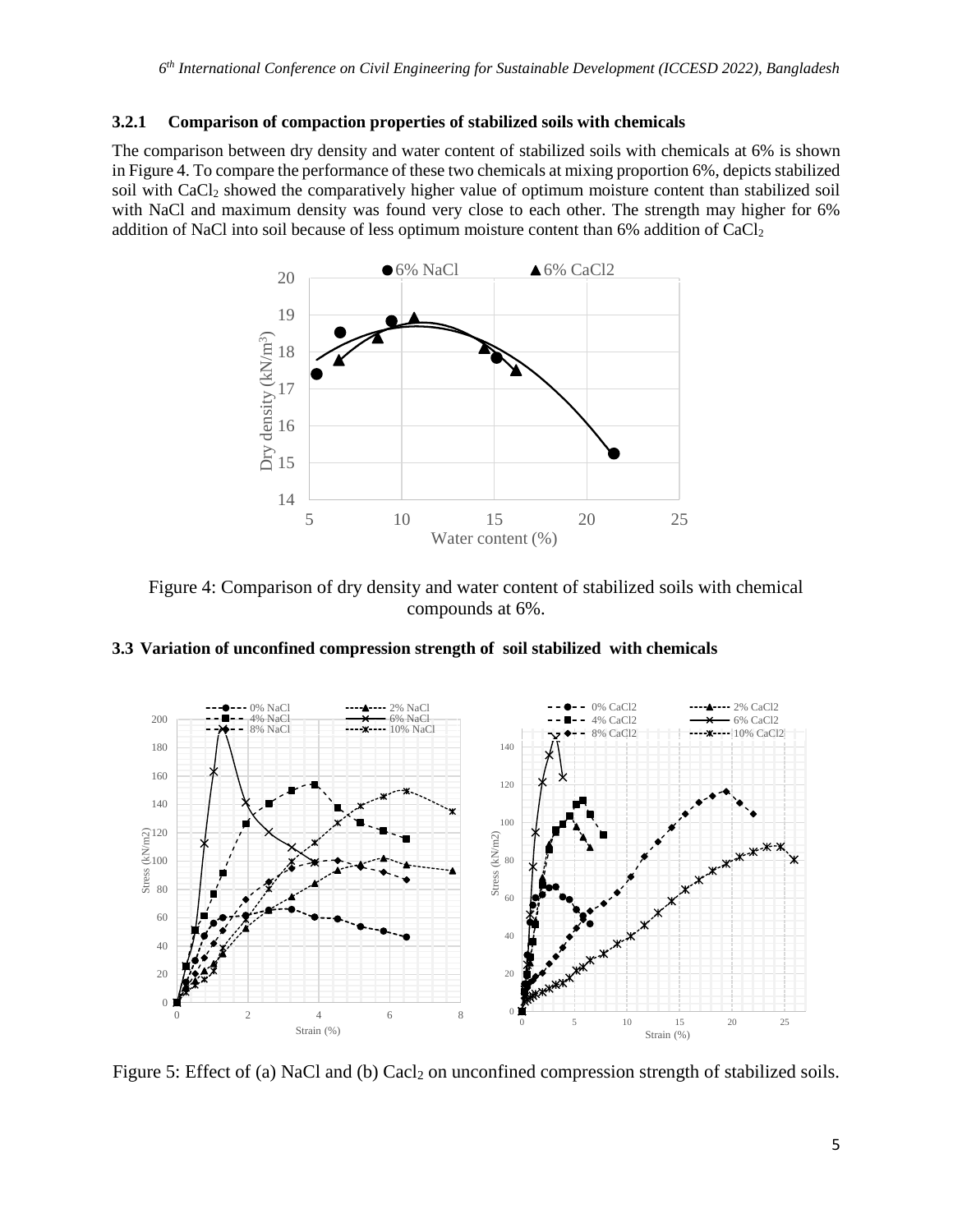In this study, stabilized soils with NaCl and CaCl<sub>2</sub> were prepared and the unconfined compression strength (UCS) of stabilized soils were measured. The variation of UCS of stabilized soil with the addition of chemicals is shown in Figure 5a and 5b respectively. It was observed that UCS of stabilized soils increased with increase in percentage of both chemical compounds to the soil. Significant increase of UCS in stabilized soil with addition of chemical up to 6%, beyond this percentage the UCS decreased. The addition of salt to the soil causes an increase in the ion concentration of the pore water with concomitant reduction in the double layer thickness and this, in turn, causes a reduction in the antiparticles repulsion and an increase in the attraction, resulting in the increase in cohesion (Perloff W. H., 1976). The unconfined compressive strength is also effected by compaction effort. At 6% addition of the chemical compounds the value of UCS of stabilized soils for NaCl was  $193.42$  kPa and for CaCl<sub>2</sub> was  $144.70$  kPa. Then UCS decreased for the addition of 8 and 10% of chemical compounds. The value of UCS of stabilized soils for CaCl<sup>2</sup> was less than the stabilized soils with NaCl. Therefore, stabilized soil with the addition of %6 NaCl gives the maximum unconfined compression strength among all. So the addition of 6% NaCl to the soil cause hardening and more strength as compared to the soil specimens containing other salts additives.

# **4. CONCLUSIONS**

This study was conducted to the know effect of adding chemical compounds (NaCl, CaCl<sub>2</sub>) on the properties of fine-grained soils. Soil samples were tested for its liquid limit, plastic limit, dry unit weight, moisture content and unconfined compressive strength. The addition of both chemicals increased the plasticity properties for soils up to 6% and then decreased for 8 and 10% chemical additives. The MDD increased and the OMC decreased with the increase in NaCl and CaCl<sub>2</sub> up to 6%. The UCS of stabilized soil increased with the addition of NaCl and CaCl<sub>2</sub> up to 6%, beyond 6% UCS rapidly decreased. Soil stabilized with NaCl showed comparatively higher plasticity properties, UCS than soil stabilized with CaCl<sub>2</sub>. This could help improving soil strength and other soil properties.

# **ACKNOWLEDGEMENTS**

I also extend my sincere thanks to the staff of Geotechnical Engineering Laboratory, Department of Civil Engineering, Khulna University of Engineering & Technology (KUET), Bangladesh for his assistance in carrying out experiments.

### **REFERENCES**

Afrin, H. (2017). Stabilization of Clayey Soils Using Chloride Components. *American Journal of Civil Engineering*.

Chen, F. H. (1981). *"Foundation on Expansive soil", Amsterdam: Elsevier Scientific Publishing Company.* Janathan Q. Addo, S. T. (2004). *Road dust suppression: "Effect on unpaved Road Stabilization".*

Lambe, T. (1958). The structure of compacted clay. *Journal of Soil Mechanics and Foundation*.

Nagaraj, H. (2014). Role of lime with cement in long term strength of Compressed Stabilized Earth Blocks. *Enternational Journal of Sustainable Built Environment*.

Perloff, W. H. (1976). *Soil Mechanics, Principals and Application.* New York: John Wily, & Sons.

Rad, V. (1977). Physico-chemical mechanism governing the plasticity behaviors of soils. *Journal of Indian Geotechnical*.

Shon, C. S. (2010). Combined Use of Calcium Chloride and Flyash in Road Base Stabilization. *Journal of Transportation Researh*.

Swetha, S. (2016). Stabilization of Black Cotton Soil using Salts and Their Comparative Analysis. *IJEDR*.

T. ABOOD, T. (2007). STABILISATION OF SILTY CLAY SOIL USING CHLORIDE COMPOUNS. *Journal of Engineering Science and Technology*.